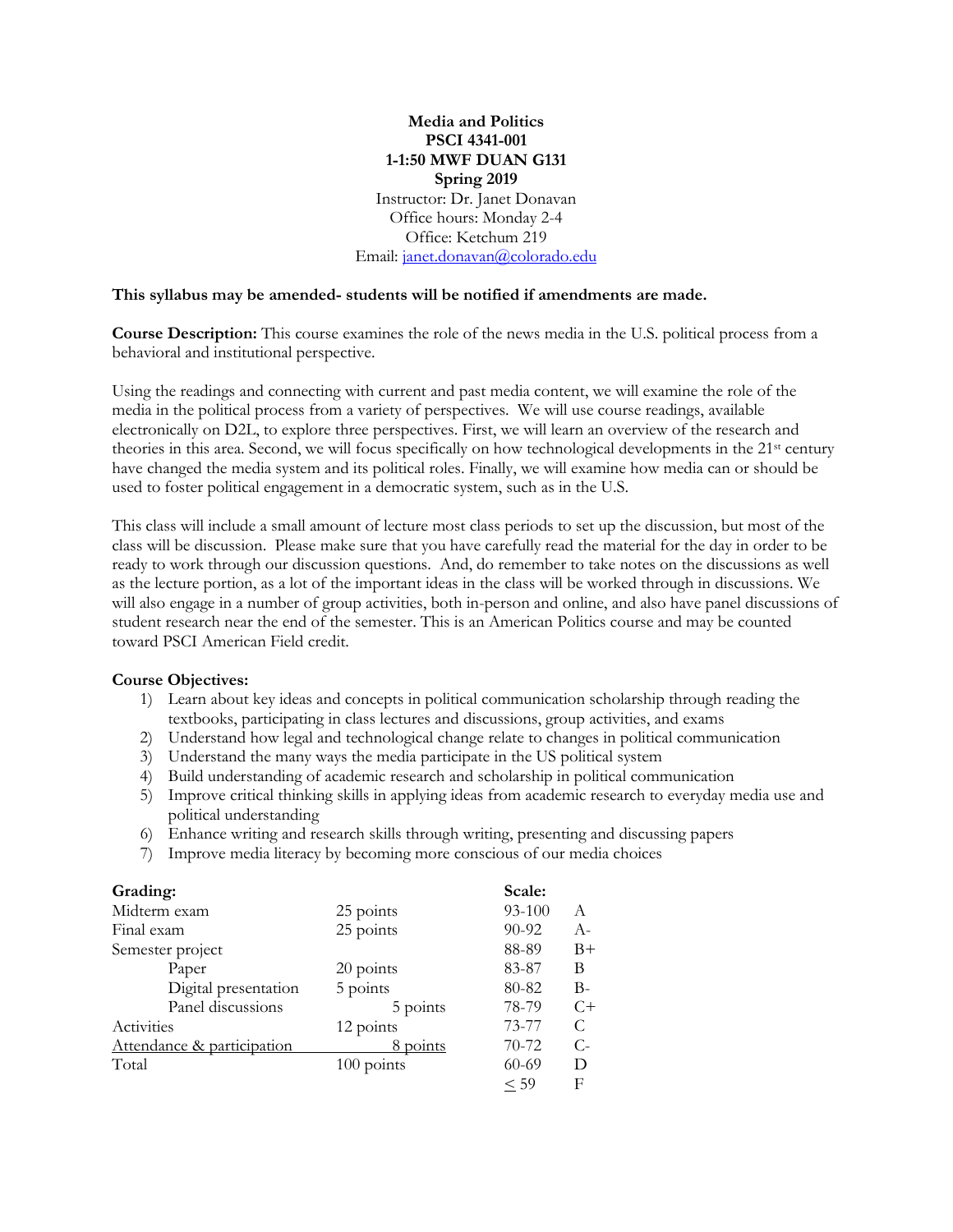## **Required texts:**

- Graber, Doris & Johanna Dunaway. 2018. *Mass Media & American Politics*, 10th ed. Sage: Thousand Oaks, CA. ISBN 9781506340234
- Epstein, Ben. 2018. *The Only Constant is Change: Technology, Political Communication, and Innovation over Time.* Oxford. ISBN 9780190698973
- Forgette, Richard. 2018. *News Grazers: Media, Politics, and Trust in an Information Age.* CO Press. ISBN 9781933116884

**Additional required readings provided online.**

# **Course Requirements:**

**Group Activities:** We will engage in group activities over the course of the semester, including both in-class and online activities. Some activities are included in the schedule, others may be added over the course of the semester. There are no make-ups for group activities- students who miss group activities will have their grades calculated by removing the activity from the denominator of their final grade.

**Midterm Exam:** The midterm exam is an essay exam. The essay questions will be distributed in class, and students will submit the exam online. We will not have class on the date the midterm exam is due in order to give students time to complete the exam. The exam is worth 25 points of the final grade and is required to receive a passing grade in the course. Make-up exams will be given only in cases of documented medical or family emergency, religious observances or university absences related to participation in universitysanctioned activities. If it is physically possible, the instructor must be notified in advance of such an emergency. All make-ups are at the instructor's discretion and would be in a different format than the original.

**Participation/Attendance:** Students are required to be in class each day and to participate in class discussions. Because this is an upper-division class that encourages and requires students to work through the ideas and material, the class cannot be successful without your attendance and participation. Attendance will be taken in class each day, and students will be penalized for more than 2 unexcused absences. Participation will also be noted and graded qualitatively. Please keep in mind that not all talking is going to enhance your participation grade, and that participating cannot make up for lack of attendance or vice versa. The best way to earn the attendance and participation points is to be in class every day with the readings completed and ready to discuss. Attendance and participation are worth a total of 8 points.

**Final Exam:** The final exam is an essay exam, and will be in the same format as the midterm. The essay questions will be distributed in class, and students will submit the exam online by the end of our assigned final exam period. We will not have an in-person meeting during the final exam time period. The exam is worth 25 points of the final grade and is required to receive a passing grade in the course. Make-up exams will be given only in cases of documented medical or family emergency, religious observances or university absences related to participation in university-sanctioned activities. If it is physically possible, the instructor must be notified in advance of such an emergency. All make-ups are at the instructor's discretion and would be in a different format than the original.

**Semester Project:** The semester project will consist of three components, all designed to help students gain an in-depth understanding of a topic in politics & media and share that understanding with the class. The semester project is aimed at improving critical thinking, research, writing, and presentation skills of students, as well as substantive knowledge about the research topic. Students will be given a list of potential research topics with starter reading lists early in the semester.

**Paper**: Each student will write a 7-8 page, double-spaced, literature review on one of the topics distributed in class. More information about the format and expectations will be distributed with the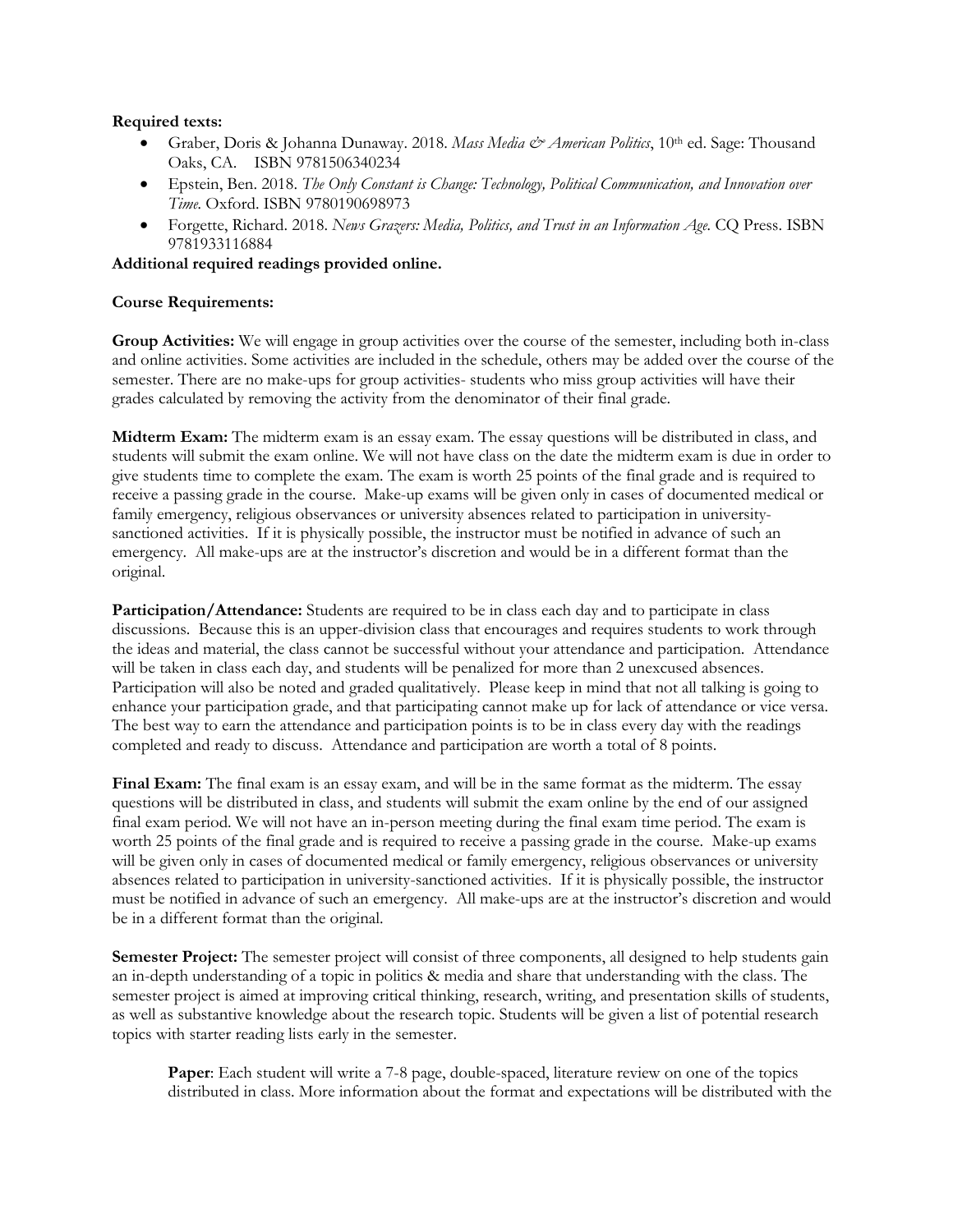topic options. The paper is valued at 20-points or 20 percent of the final grade, and is required for a passing grade in the course. Late papers will be penalized at 1-point per day.

**Digital Presentation:** Each student will prepare a digital presentation and post it on D2L by the assigned due date. More information on digital presentations will be provided later in the semester. The digital presentation is valued at 5 points. Students are required to submit a digital presentation, and to view the digital presentations of the rest of the class.

**Panel Discussions:** Each student will be assigned a panel on one of the panel discussion dates, based on the chosen paper topic. In the panel discussions, students who researched a topic will serve as experts on that topic and answer questions from the instructor and the class. Students must participate in panel discussions on the date assigned. An alternative assignment will be provided only in documented cases of medical or family emergency, and are at the instructor's discretion. The panel discussion is valued at 5 points, and includes participating in the assigned panel, as well as being present for, and asking questions, in other panels.

### **Course Policies:**

**Course communications:** Email is the official mode of communication for the University of Colorado at Boulder. Students are required to regularly check their @colorado.edu email (at least every 48 hours) for updates regarding the course. Students are responsible for receiving any messages sent by the instructor to the class email list, or individually to the student. Students are responsible for ensuring that any email sent by the student to the instructor is received. In addition, students are responsible for checking the D2L site for the course regularly, and for completing any assignments on D2L on time.

**Contacting the Instructor:** Please feel free to contact me with questions about the course. The best ways to reach me are to come by office hours, or to email. You may also call my office phone, but that is a less efficient means of reaching me. I always answer email within 48 hours, so if you do not receive a reply, that means I did not get your email and you should try to contact me again. When addressing me, please address me in person or in email as Janet or Professor Donavan.

**Course Etiquette:** Students are expected to come to class on time and stay the entire time. If it is necessary to come late or leave early, please let me know in advance. If your schedule does not permit you to be on time and in class on a regular basis, please take another course. Students are expected to be respectful of each other and of the instructor; lively debate is encouraged, but personal attacks are prohibited. These guidelines should be obvious, and they will help to make the course a more enjoyable experience for all. For more information on University requirements regarding classroom behavior please see <http://www.colorado.edu/policies/classbehavior.html>and at [http://www.colorado.edu/studentaffairs/judicialaffairs/code.html#student\\_code.](http://www.colorado.edu/studentaffairs/judicialaffairs/code.html#student_code)

**Electronic Devices:** Electronic devices, including computers, tablets and mobile phones, are prohibited in class. The use of these devices causes serious disruption in class and affects the learning of other students. Computers, phones and other devices must be turned off and put away during class. Students may appeal this policy on an individual basis by coming to office hours and providing sufficient reason why an exception to the policy is necessary. Exceptions to this policy are at the instructor's discretion. There may be days where students are asked to bring electronic devices as part of a topic or group activity.

University Policies:

#### ACCOMMODATION FOR DISABILITIES

If you qualify for accommodations because of a disability, please submit your accommodation letter from Disability Services to your faculty member in a timely manner so that your needs can be addressed. Disability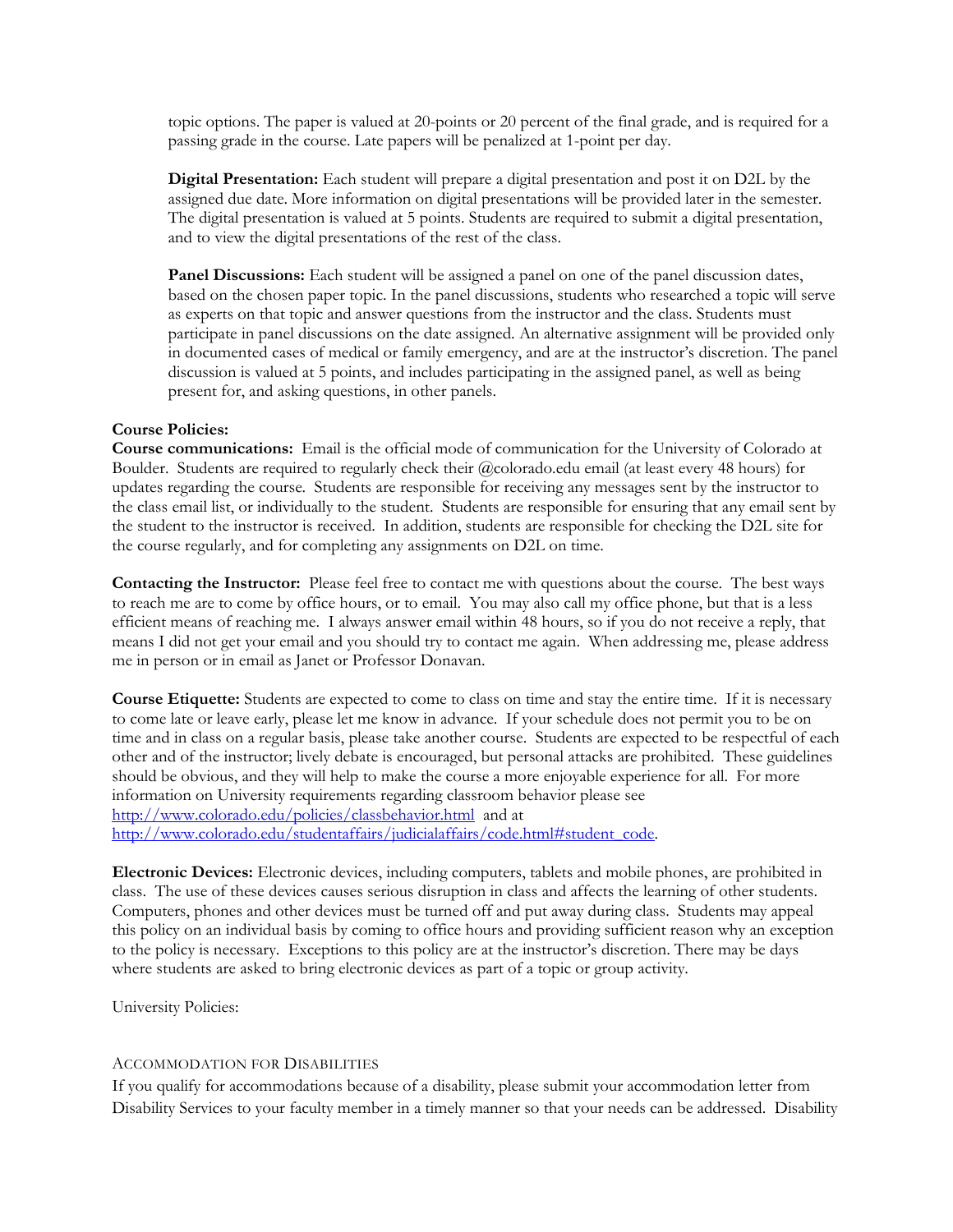Services determines accommodations based on documented disabilities in the academic environment. Information on requesting accommodations is located on th[e Disability Services website.](http://www.colorado.edu/disabilityservices/students) Contact Disability Services at 303-492-8671 or  $\frac{dsinfo(\omega) \cdot \text{colorado.edu}}{\text{colorado.edu}}$  for further assistance. If you have a temporary medical condition or injury, see [Temporary Medical Conditions](http://www.colorado.edu/disabilityservices/students/temporary-medical-conditions) under the Students tab on the Disability Services website.

# CLASSROOM BEHAVIOR

Students and faculty each have responsibility for maintaining an appropriate learning environment. Those who fail to adhere to such behavioral standards may be subject to discipline. Professional courtesy and sensitivity are especially important with respect to individuals and topics dealing with race, color, national origin, sex, pregnancy, age, disability, creed, religion, sexual orientation, gender identity, gender expression, veteran status, political affiliation or political philosophy. Class rosters are provided to the instructor with the student's legal name. I will gladly honor your request to address you by an alternate name or gender pronoun. Please advise me of this preference early in the semester so that I may make appropriate changes to my records. For more information, see the policies on [classroom behavior](http://www.colorado.edu/policies/student-classroom-and-course-related-behavior) and the [Student Code of Conduct.](http://www.colorado.edu/osccr/)

## HONOR CODE

All students enrolled in a University of Colorado Boulder course are responsible for knowing and adhering to the Honor Code. Violations of the policy may include: plagiarism, cheating, fabrication, lying, bribery, threat, unauthorized access to academic materials, clicker fraud, submitting the same or similar work in more than one course without permission from all course instructors involved, and aiding academic dishonesty. All incidents of academic misconduct will be reported to the Honor Code [\(honor@colorado.edu\)](mailto:honor@colorado.edu); 303-492- 5550). Students who are found responsible for violating the academic integrity policy will be subject to nonacademic sanctions from the Honor Code as well as academic sanctions from the faculty member. Additional information regarding the Honor Code academic integrity policy can be found at the [Honor Code](https://www.colorado.edu/osccr/honor-code)  [Office website.](https://www.colorado.edu/osccr/honor-code)

### SEXUAL MISCONDUCT, DISCRIMINATION, HARASSMENT AND/OR RELATED RETALIATION

The University of Colorado Boulder (CU Boulder) is committed to fostering a positive and welcoming learning, working, and living environment. CU Boulder will not tolerate acts of sexual misconduct (including sexual assault, exploitation, harassment, dating or domestic violence, and stalking), discrimination, and harassment by members of our community. Individuals who believe they have been subject to misconduct or retaliatory actions for reporting a concern should contact the Office of Institutional Equity and Compliance (OIEC) at 303-492-2127 or cureport@colorado.edu. Information about the OIEC, university policies, [anonymous reporting,](https://cuboulder.qualtrics.com/jfe/form/SV_0PnqVK4kkIJIZnf) and the campus resources can be found on the [OIEC website.](http://www.colorado.edu/institutionalequity/)

Please know that faculty and instructors have a responsibility to inform OIEC when made aware of incidents of sexual misconduct, discrimination, harassment and/or related retaliation, to ensure that individuals impacted receive information about options for reporting and support resources.

## RELIGIOUS HOLIDAYS

Campus policy regarding religious observances requires that faculty make every effort to deal reasonably and fairly with all students who, because of religious obligations, have conflicts with scheduled exams,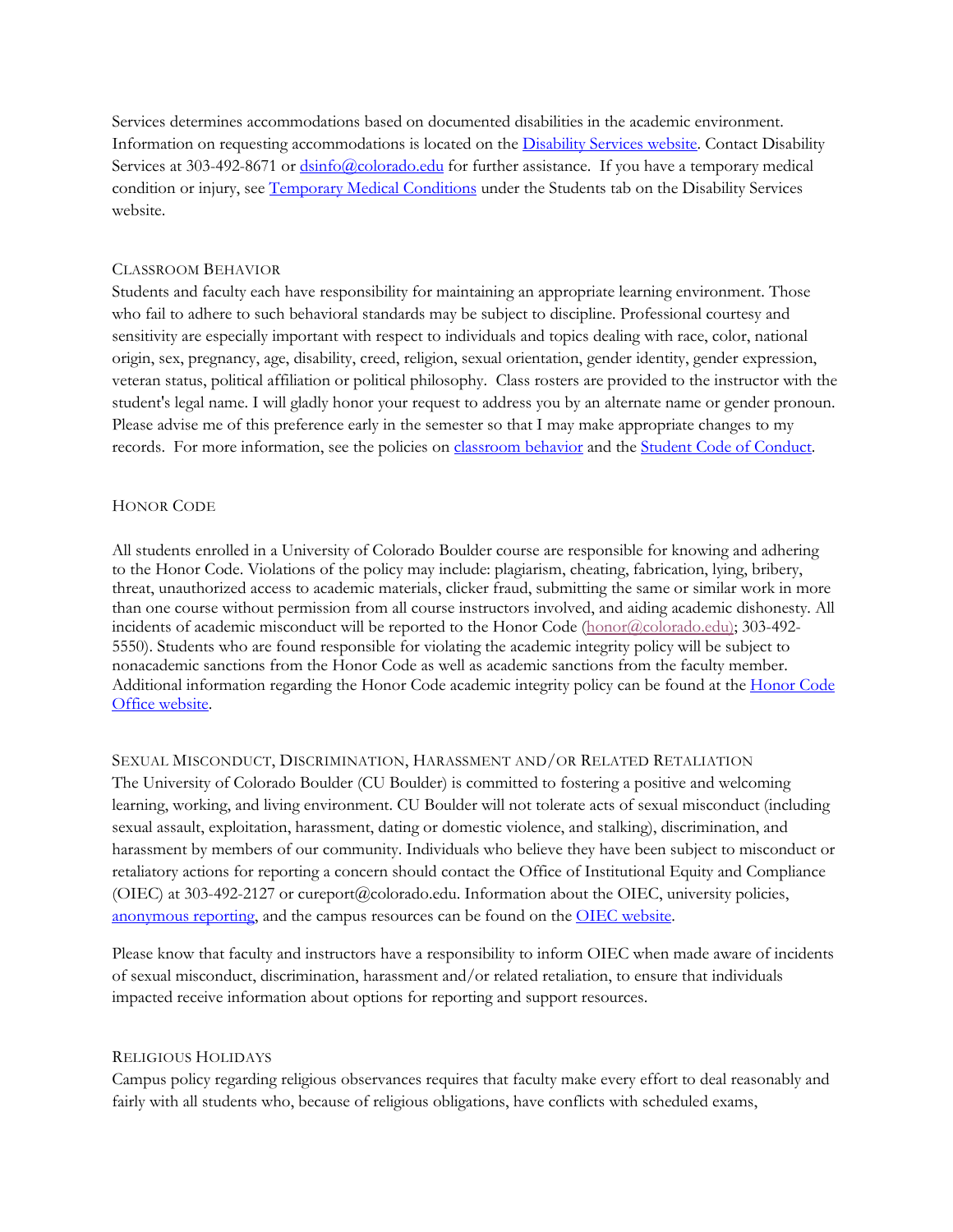assignments or required attendance. In this class, students should contact the instructor within the first two weeks of the semester to make any needed accommodations.

See the [campus policy regarding religious observances](http://www.colorado.edu/policies/observance-religious-holidays-and-absences-classes-andor-exams) for full details.

# **Course schedule and readings:**

Reading Schedule:

Readings are to be completed BEFORE class on the assigned day. This reading schedule may be altered by adding or subtracting readings, and/or changing dates.

#### **Part I: The mass media as a political institution in American politics**

Week 1: January 14, 16 & 18 Mon: Introduction to course, brainstorming about mass media and politics, pass out syllabus Weds: The roles of media in the American political system Readings: Graber & Dunaway, ch. 1 Fri: The roles of media in the American political system Readings: Graber & Dunaway, ch. 2

#### Week 2: January 23 & 25

Mon: Martin Luther King, Jr. Day, no class Weds: The concept of a free press Readings: Graber & Dunaway, ch. 3 Fri: The changing media landscape Readings: Graber & Dunaway, ch. 4

### Week 3: January 28, 30 & February 1

Mon: News-making, news-reporting and policy Readings: Graber & Dunaway, ch. 5 Weds: News-making, news-reporting and policy

Readings: Graber & Dunaway, ch. 6 Fri: Media coverage of the executive, legislative and judicial branches in the U.S. Readings: Graber & Dunaway, ch. 7

#### Week 4: February 4, 6 & 8

Mon: Media coverage of the executive, legislative and judicial branches in the U.S. Readings: Graber & Dunaway, ch. 8 Weds: Media coverage of the executive, legislative and judicial branches in the U.S.- in class activity Fri: Media coverage of state, local and international politics Readings: Graber & Dunaway, ch.9

### Week 5: February 11, 13 & 15

Mon: Media coverage of state, local and international politics Readings: Graber & Dunaway, ch.10 Weds: Mon: Media effects on attitudes and behavior Readings: Graber & Dunaway, ch. 11 Fri: Elections in the digital era Readings: Graber & Dunaway, ch. 12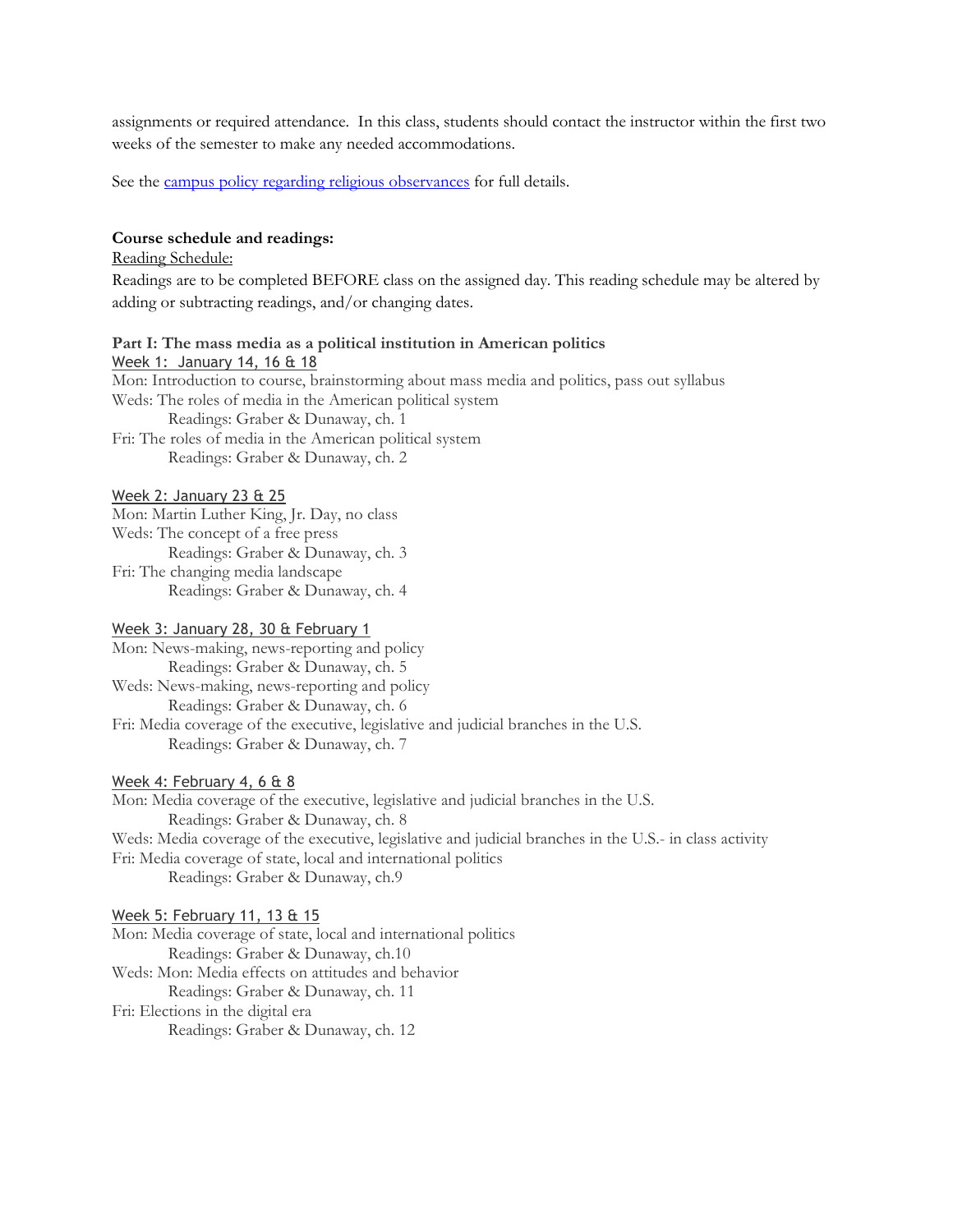Week 6: February 18, 20 & 22 Mon: Incivility, negativity and media bias Readings: Graber & Dunaway, ch. 13 Weds: The future of mass media in politics, **midterm exam distributed in class** Readings: Graber & Dunaway, ch. 14 Fri: **Group activity in class**

### Week 7: February 25, 27 & March 1

Mon: **Midterm exam due online by 8pm, NO CLASS MEETING**

## **Part 2: Examining the relationship between media and politics over time and beginning semester projects**

Weds: Introducing the semester project Fri: **Group activity in class for the semester project**

## Week 8: March 4, 6 & 8

Mon: Political communication change Readings: Epstein, chapters 1-2 Weds: Technology and behavior in political communication change Readings: Epstein, chapters 3-4 Fri: Case studies in political communication change Readings: Epstein, chapter 5

#### Week 9: March 11, 13 & 15

Mon: Case studies in political communication change Readings: Epstein, chapters 6-7 Weds: Stabilization after political communication change Readings: Epstein, chapter 8 Fri: Current and future status of political communication change Readings: Epstein, chapter 9

## **Part 3: News habits and their relationship to news content, and continuing semester projects**

Week 10: March 18, 20 & 22 Mon: **Group meetings on paper topics- more information TBA** Weds: News grazing and perception of Congress Readings: Forgette chapter 1 Fri: In-depth look at selective exposure Readings: Forgette chapter 2

### **Spring Break: No class the week of March 25-29**

Week 11: April 1, 3 & 5 Mon: News makers, news producers, and the rise of commentary as news Readings: Forgette chapter 3 Weds: **Online activity regarding semester papers, no class meeting- more information TBA** Fri: **Online activity regarding semester papers, no class meeting- more information TBA**